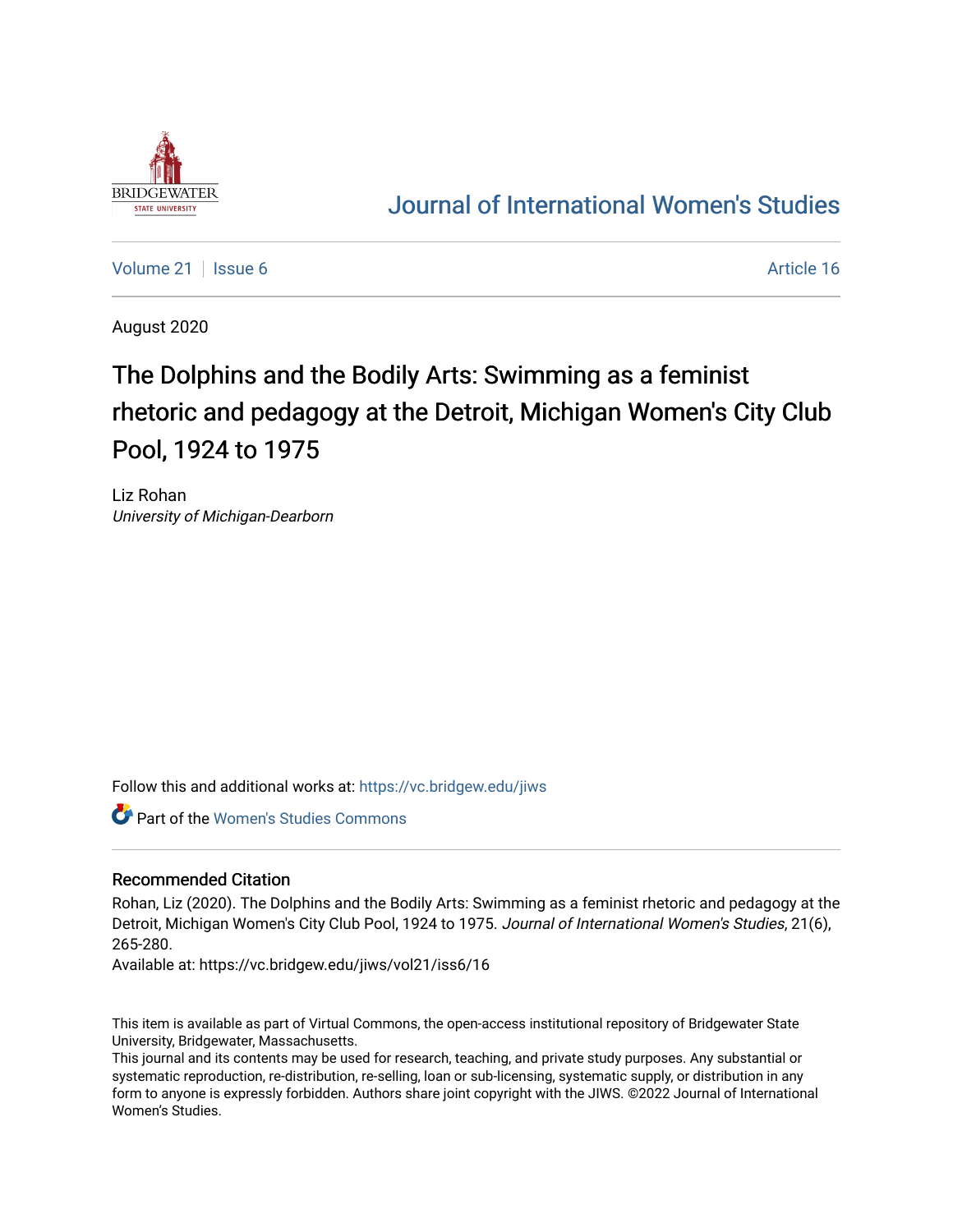#### Rohan: Swimming as a feminist rhetoric and pedagogy in Detroit

This journal and its contents may be used for research, teaching and private study purposes. Any substantial or systematic reproduction, re-distribution, re-selling, loan or sub-licensing, systematic supply or distribution in any form to anyone is expressly forbidden. ©2020 Journal of International Women's Studies.

#### **The Dolphins and the Bodily Arts: Swimming as a feminist rhetoric and pedagogy at the Detroit, Michigan Women's City Club Pool, 1924 to 1975**

By Liz Rohan $<sup>1</sup>$ </sup>

#### **Abstract**

This micro historical case study introduces US progressive-era feminist swimming pedagogy as a "bodily art." It showcases the interplay between culture, rhetoric, feminism and pedagogy during a boom time in the city of Detroit when female athletes competed in the city's open waters and discourse about women's swimming was circulating nationally. It suggests that historical cultural constructs can be models for future culture building.

*Keywords:* feminist rhetoric, feminist pedagogy, Detroit, women's sports, women's swimming, bodily arts, body arts

#### **Introduction**

This historical case study features the interplay of rhetoric, culture, and the material, including bodies, that built and sustained a pedagogy at a swim club within the Detroit Women's City Club founded in the 1920s. Dolphin club writers, teachers and coaches co-opted cultural constructs celebrating female swimmers for their particular ends during a boom time in Detroit. As money poured into the city because of the auto industry, and as the city grew in girth exponentially from twenty-eight to 139 square miles, the city's architecture and the new way of living, including automobile dependency, became models for other cities.<sup>2</sup> Situated on a river between the Great Lakes Huron and Erie, and nest to the tributary water. Lake Saint Clair, the city was also a destination for national open water swimming events for competitive female swimmers. The Woman's Aquatic Club, founded in Detroit in 1914, sponsored national open water swim events in the Detroit River and Lake Saint Clair for decades.<sup>3</sup> Thus, the Dolphins contributed to and benefitted from circulating rhetoric celebrating the female swimmer in a city expanding and under a national microscope.

This study situates bodies as central to the cultural production of rhetoric and pedagogy, contributing to Debra Hawhee studies of "rhetoric's emerge in a network of cultural educational practices through and by the body" in ancient Athens.<sup>4</sup> This study also shows how culture and rhetoric can build and sustain a pedagogy that requires movement of bodies and that is also place-

<sup>&</sup>lt;sup>1</sup> Liz Rohan is a Professor of Composition and Rhetoric at the University of Michigan-Dearborn. With Gesa Kirsch she is the editor of *Beyond the Archives: Research as Lived Process* (Southern Illinois Press, 2008). Her research that reflects her ongoing interests in pedagogy, feminist research methods and America's progressive era have appeared in journals such as *Rhetoric Review*, *Composition Studies*, *Pedagogy*, *JAEPL*, *Reflections, Composition Forum, Peitho* and also in several book chapters.

<sup>2</sup> Peter Gavrilovich and Bill McGraw, *The Detroit Almanac* (Detroit: Detroit Free Press, 2000), 45; Arthur Pound., *Detroit Dynamic City* (New York City: Appleton Century, 1940), 120.

<sup>3</sup> "Woman's Aquatic Club in Forty-Eighth Year," *Detroit Women's City Club Magazine*, October 1962, 18/23.

<sup>4</sup> Debra Hawhee, *Bodily Arts: Rhetoric and Athletics in Ancient Greece* (Austin: University of Texas Press, 2004), 6.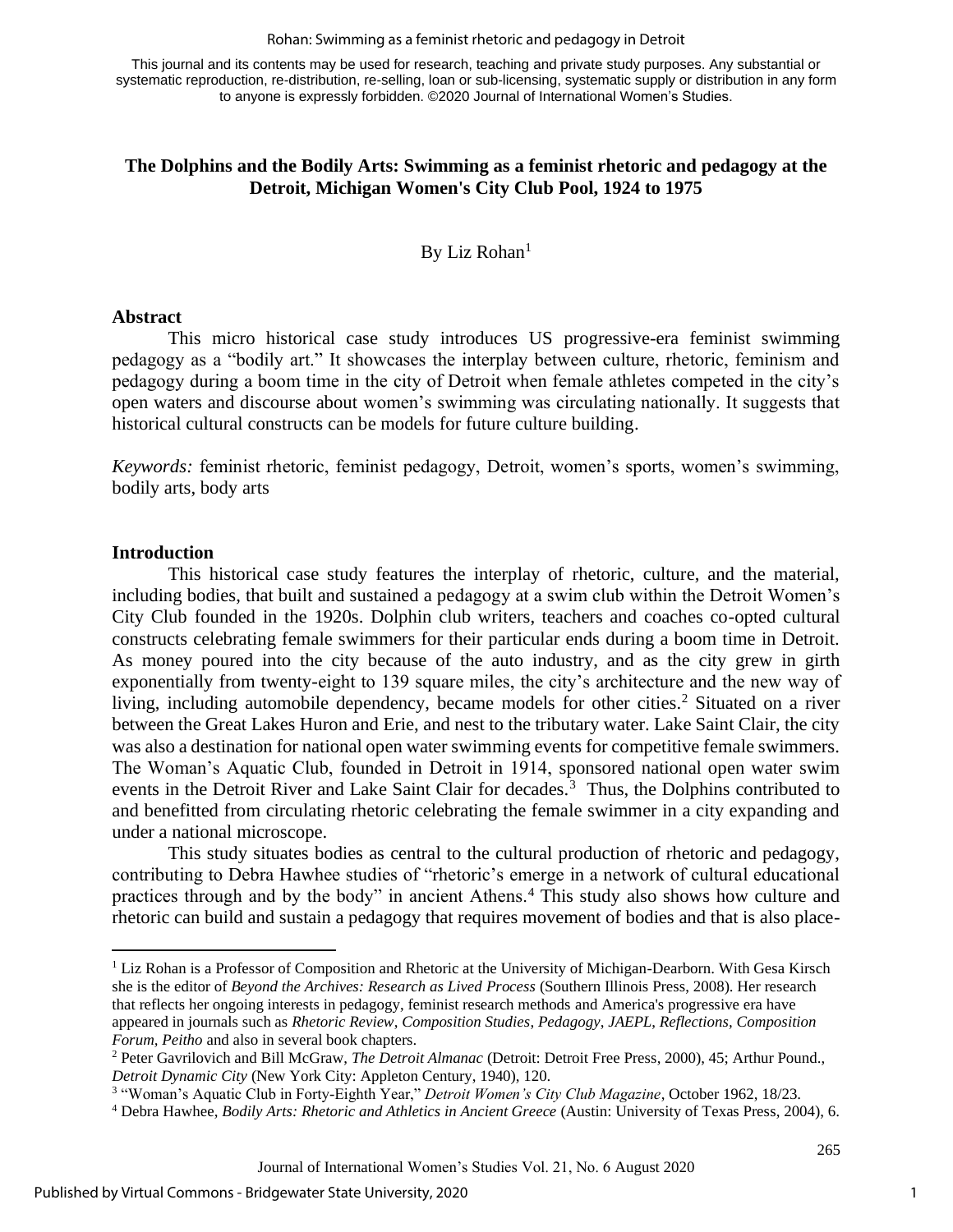based, in this case dependent on access to water. The Women's City Club pool and also the city of Detroit itself were both companion and centerpiece for the production of rhetoric about women's swimming, and circulating rhetoric about women's swimming pedagogy--similar perhaps to the *gymnasia* as a site for invention, expression and the overall production of culture in the Ancient Greek context that Hahwee studies. As Hawhee explains, the *gymnasia* "contributed to the development of rhetoric as a bodily art: an art learned, practiced, and performed by and with the body as well as the mind."<sup>5</sup> The Detroit women's city club pool likewise enabled processes of the mind and body highly mediated by rhetoric in their club magazine. The Detroit Women's City Club was also exclusive to white women, indicative of a segregated club culture at the time in Detroit and in the US. It did however welcome single women into its fold. The typical member at the club was either a professional or a married philanthropist who was a leader in other Detroit clubs and civic organizations.<sup>6</sup>

The Dolphins' emphasis on swimming, fitness and competition as cultural efficacy also informs Hawhee's understanding of *kairos* integrated with the orchestral movement of bodies. It furthermore considers *kairos* in a feminist context, particularly relating to first-wave feminist discourse and the means of persuasion it enabled during its heyday of circulation immediately after women got the right to vote in the US. The women who ran the Dolphin club's swimming program, and the coaches and swimming instructors who supported it, took their opportunities for granted in a flush city. In this place, and also this place in time, building a pool just for women would not have seemed an extravagance or women's agency as athletes or employees a new or ominous threat. Women who created the Dolphin swim club culture promoted swimming as a right for their members and their members' children through their programming and their rhetoric. This rhetoric, including descriptions of swimming techniques, mimicked articles in national publications, like those of the relatively new Women's Swimming Association (WSA), which published detailed tips and stroke advice for new and aspiring swimmers.<sup>7</sup>

As this Detroit club flourished and Detroit boomed, swimming was becoming the most popular form of recreation during a boom time also for the building of municipal pools. By 1929 outdoor pools had increased "almost six-fold from a decade earlier" in cities and suburbs across the US.<sup>8</sup> Many Americans were flocking to pools first because of better sanitation and also because there was less nativist anxiety among whites due to stricter immigration laws and therefore more tolerance for rubbing elbows in an intimate space with the unwashed, usually quite literally. Racism and hyper-segregation excluded most African Americans from municipal pools but easing gender norms, and the new bathing suit styles, circumvented previous cultural codes that had restricted mixing of the sexes at swimming pools and beaches. Families could now recreate together in a more relaxed setting at local pools and beaches because of the more abstract cultural constructs allowing it and the more specific material resources such as the new female bathing suit.<sup>9</sup>

The growth and development of this 1920s feminist club culture relatedly measures how synchronistic and intentional culture-building can produce a sustainable pedagogy. As Seltzer

<sup>5</sup> Hawhee, "Bodily Pedagogies, Rhetoric, Athletics, and the Sophists Three Rs." *College English* 56, no 2 (2004), 144.

<sup>6</sup> Report of the Nominating Committee," [Detroit] Women's City Club Records, Box 1, Folder 9.

<sup>7</sup> Lisa Brier, *Fighting the Current: The Rise of American Women's Swimming* (New York: McFarland and Company, 2011), 104.

<sup>8</sup> Jeff Wiltse, *Contested Waters: A Social History of Swimming Pools in America* (Charlotte: University of North Carolina Press, 2007), 93.

<sup>&</sup>lt;sup>9</sup> ibid, 102.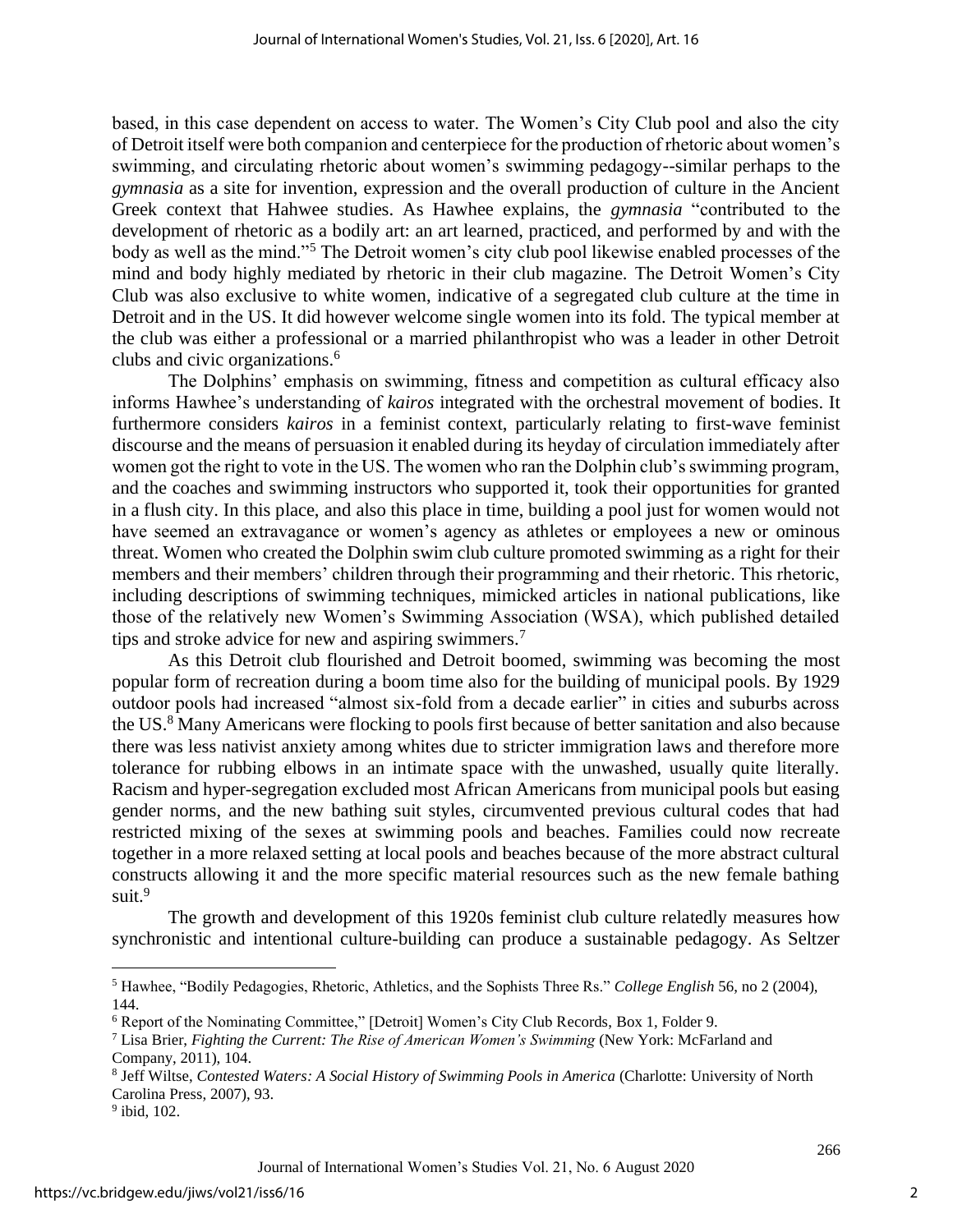argues, "[M]aterial realities, cultural practices, and physical bodies shape and persuade,"<sup>10</sup> and this study of the Dolphins pedagogy developed in a sweet spot in time shows how rhetoric shaped and was shaped by a specific space: a pool, and also other more abstract material resources like white privilege. Jessica Enoch considers the legacy of the US schoolhouse for studying how women engaged with and manipulated ordinary spaces and also circulating rhetorics that were being consumed and produced by female teachers during a cultural moment. Rhetoric informed female teachers' pedagogical practices when teaching became gendered as a female vocation and as the schoolhouse was culturally constructed as a woman's domain.<sup>11</sup> One swimming pool is featured here as another kind of ordinary classroom, a modern if not contemporary *gymnasia*, a space that women manipulated, mediated and embodied for their own ends as athletes, teachers and parents.

This study credits the success and relative longevity of the Dolphins swim club to a specific brand of first-wave feminist discourse and its mediation and circulation in mainstream presses. This feminism acknowledged the celebrity sports hero such as swimmer Trudy Ederle as inspirational, but bolstered foremost the everyday participant, co-constructing an imaginary community of female swimmers competent at any level. Pedagogy was built into the sustainability of the swim club because participation by all its membership was a foundational principle. For anybody or everybody to use the pool, anybody or everybody had to know how to swim as well.

The factors of circulating media at the national level influencing this pedagogy potentially transformative to the body and spirit at this Detroit club furthermore teaches the significance of "social circulation" in building cultural movements. Social circulation, defined by Jacqueline Jones Royster and Gesa Kirsch, is "a metaphor to indicate the social networks in which women connect and interact with others and use language with intension" and also a mechanism for measuring activism and community building that is rhetorically shaped.<sup>12</sup> Circulating images of swimmer Ederle and her ilk in the media fashioned swimming as powerful, and the crawl, a stroke newly conceived, as a specific mechanism of this power, imposing significant cultural meaning into an otherwise ordinary process: learning to swim. This physical power was also perhaps symbolic as well since it required movement and mobility. Dolphin members who were aspiring swimmers were theoretically in the same company of the first female American Olympian swimmer, Ethelda Bleibtrey, who got her start through the WSA hoping swimming would be therapy for the curvature of her spine from a case of childhood polio.<sup>13</sup> The social action embedded in a swimming pedagogy was linked broadly with women's rights and also the personal efficacy of individuals like Ederle and Bleibtrey. The layered influence of national discourse on the Dolphins, and their enactment of cultural scripts through pedagogy, also affirms Anne Gere's argument that US progressive-era women "club members carried out cultural work that aided a refashioning of the nation."<sup>14</sup> The Dolphin swim club proliferated and participated in a culture of female athleticism that celebrated the national star athlete and the every-day athlete on location.

Jack Selzer and Sharon Crowley (University of Wisconsin Press, 1999), 8.

3

<sup>10</sup> Jack Selzer,"Rhetorical Bodies. Habeaus Corpus: An Introduction," in *Rhetorical Bodies*, eds.

<sup>11</sup> Jessica Enoch, "A Woman's Place Is in the School: Rhetorics of Gendered Space in Nineteenth-Century America," *College English* 20, no 3 (2008).

<sup>12</sup> Jacqueline Jones Royster and Gesa Kirsch,*Feminist Historical Practices: New Horizons for Rhetoric, Composition, and Literacy Studie*s. (Carbondale: Southern University Press), 101.

<sup>&</sup>lt;sup>13</sup> Barney David E Barney, "American Genesis: The 1920 Archeology of Women's Swimming in 1920 Olympic Games. (London, Ontario: International Centre for Olympic Games, 2008)

[http://library.la84.org/SportsLibrary/ISOR/isor2008y.pdf.](http://library.la84.org/SportsLibrary/ISOR/isor2008y.pdf) Accessed November 29, 2017, 213.

<sup>14</sup> Ann Gere, *Intimate Practices: Literacy and Cultural Work in U.S. Women's Clubs 1880-1920. (Urbana:* University of Illinois Press, 1998), 5.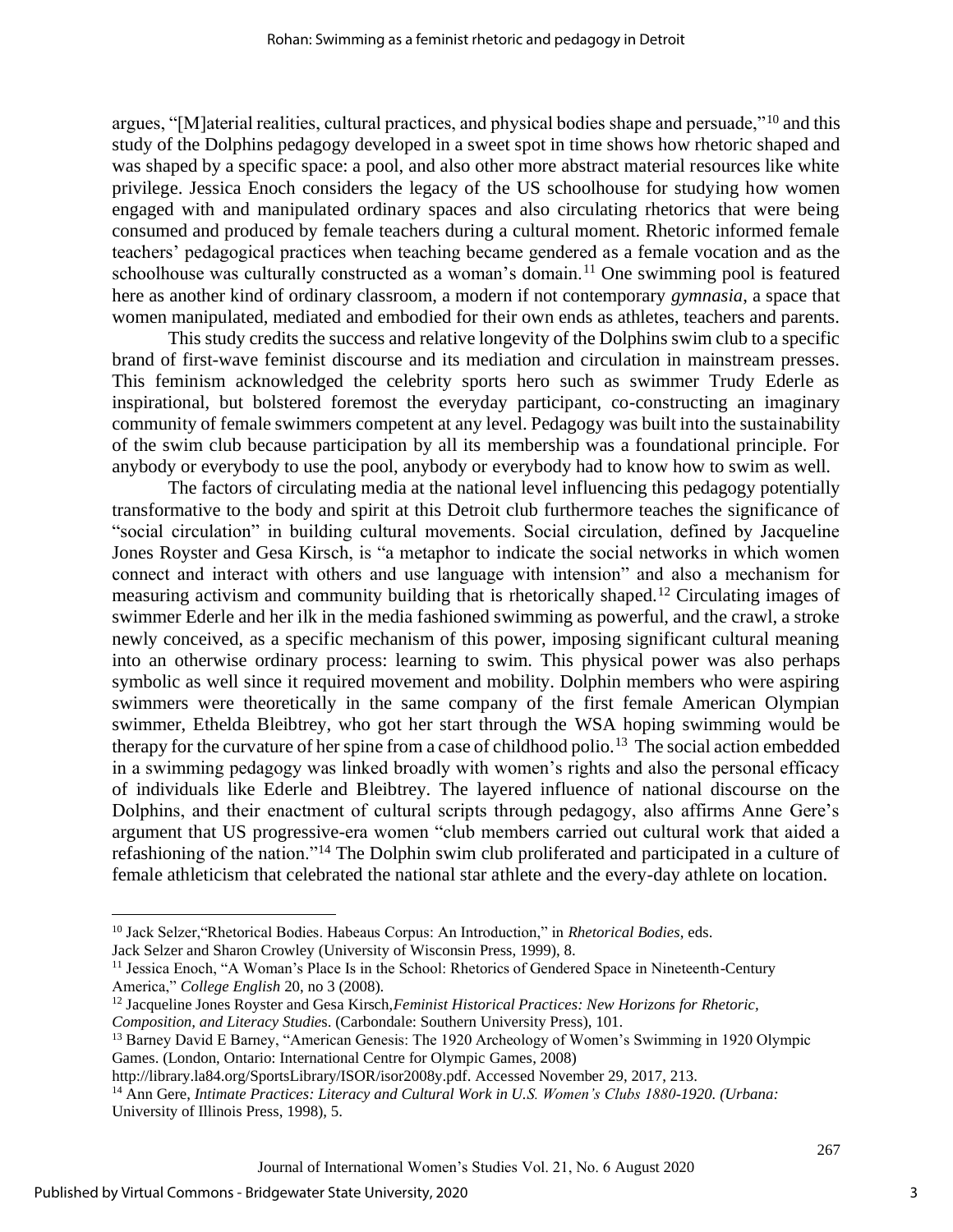The significance of social circulation as a foundation for a feminist bodily art argued in this study relies on the methods of microhistory, which entails a study of the club's pedagogy as its particulars relate to dominant cultural scripts, such as the popularity of swimming contests for women, primers on swimming for women, and the embrace of the female sports hero. A partial or local history can still inform an insight about the whole. As microhistorian Georg Iggers argues, "A history dealing with broad social transformation and one centering on individuals can coexist and supplement each other."<sup>15</sup> And as Giovanni Levi similarly argues, microhistory "accentuates individual lives" but shows also how "individual cases can serve to reveal more general phenomenon."<sup>16</sup> Because the Dolphins embraced a swimming pedagogy as their primary founding initiative when interest in the sport peaked among feminist women in the US and Europe, the Dolphins were average witnesses to a broad cultural pattern, particularly first-wave feminism. But their resources—a new club pool, a city surrounded by water, and a magazine to mediate their work as athletes, teachers and feminists--were at the same time exceptional, enabling their legacy, and hence the opportunity for us to study it. The eventual shuttering of the Detroit Women's City Club building and pool in a then and now socioeconomically depressed and racially divided city like Detroit, parallels also a waning civic democracy sponsoring swimming and might be a fitting backdrop to ponder the relationship between swimming, material culture and rhetoric, particularly when using an activist lens, which will be discussed in the conclusion.

#### **Cultural Contexts: Women's Swimming in the US**

Swimming or teaching swimming was not culturally constructed as a feminine activity in the US until the 1920s even though drowning had been a big problem in Victorian America. Women were particularly disadvantaged in water because of their copious clothing. But the tragic sinking of the ship, the Slocum, in 1904 in part birthed a feminist movement for swimming. Most of the ship's passengers who drowned during a pleasure cruise for a work party were women and children.<sup>17</sup> One effect of the new interest in swimming among women and for women was the highly mediated career of Ederle who swam the English Channel in 1926 and whose athletic efforts were publicized in papers in the US and Europe. Ederle was among other female swimmers to inspire and actually create swimming suits to reduce drag and friction and who made the American crawl a household term. Ederle was also one among other feminine sports heroes of the day, such as pilot, Amelia Earhart, and tennis player, Helen Wills, who modeled freedom of expression through the mass media while also fashioning comfortable, loose clothing.<sup>18</sup> Charlotte Epstein, a sports hero of another sort, founded the women's swimming association (WSA) in 1914 and encouraged the teaching of swimming to women and also lifesaving courses while creating opportunities for women to compete in amateur swimming meets across the US.<sup>19</sup> Opportunities for women to work as lifeguards meanwhile opened up during World War I when men were drafted

<sup>15</sup> George G. Iggers, *Historiography in the Twentieth Century: from Scientific Objectivity to the Postmodern Challenge* (Hanover: University Press of New England, 1997), 104.

<sup>16</sup> Levi, Giovanni. "On Microhistory," in *New Perspectives on Historical Writing*., ed. Peter Burke (University Park: The Pennsylvania State UP, 1991), 109.

<sup>17</sup> Glenn Stout, *Young Woman and the Sea. How Trudy Ederle Conquered the English Channel and Inspired the World* (New York: Houghton Mifflin, 2009), 8-9

<sup>18</sup> Lois Banner, *American Beauty* (New York, Knopf, 1983), 270; Susan Ware, *Still Missing: Amelia Earhart and the Search for Modern Feminism* (New York: W. W. Norton and Company, 1993), 25. <sup>19</sup> Bier 103; Barney 212.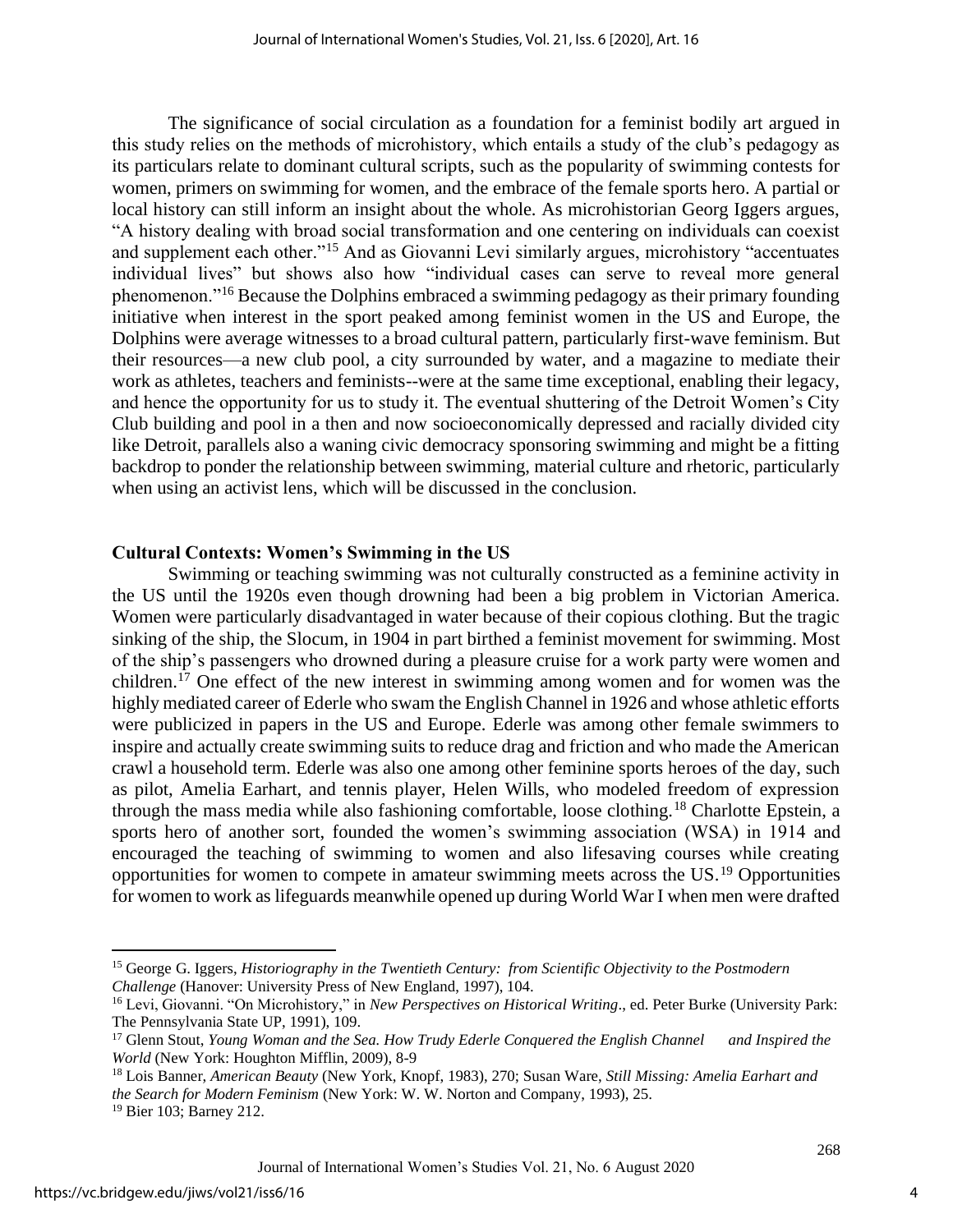or enlisted to fight.<sup>20</sup> The 1920s was also the heyday of a new magazine called *The Sportswoman*, edited and authored by women, that circulated stories of female athletes, many swimmers, with a special emphasis on participation over winning,  $2<sup>1</sup>$  a complement to the messages and programming created by the WSA. The subjects in *The Sportswoman* were all white women, the typical beneficiaries of the new feminist culture emphasizing women's efficacy, individuality and equality with men.<sup>22</sup>

#### **About the Detroit Women's City Club**

The Dolphins swim club was founded in a key time for feminists in American culture post-Suffrage and pre-Depression when women athletes like Ederle drew crowds and accolades, when major newspapers covered women's swimming events, and when Detroit was also a destination for national swimming events featuring competition among Ederle's rivals. A national swimming club held its championship open water swim events in Detroit in 1925, which included the 880 yard swim (when Ethel McGary beat Ederle's record), a half mile swim, a two mile swim and diving contests.<sup>23</sup> Women swimming in Detroit made front page news in 1927 when the Woman's Aquatic Club sponsored a 24-mile swim across Lake Saint Clair. Seventeen women entered the race but only seven finished.<sup>24</sup>

The Dolphins swim club was founded in conjunction with the completion of building the Detroit's Women's City Club that was finished in 1924. Formed on paper just five years before, the club building was funded as a type of co-op, by 7,000 participating members in a remarkable synergy--which suggests a degree of optimism and agency among its stakeholders. Its architect was the husband of a member of the club, Mary Perry Chase Stratton, who was an artist that designed the tile for the pool built in the basement of the building. Stratton's career is further memorialized in Detroit and its suburbs by tiles she designed for homes, schools and other public buildings, known at Pewabic Pottery.<sup>25</sup> The clubhouse was a den and showcase for Detroit women's proliferating power. In addition to the pool, the club had a restaurant, rest rooms, a lounge, committee rooms, an auditorium, and 56 bedrooms for out of town members and guests. Some members also presumably lived at the club.<sup>26</sup> Two years after the women's city club building was finished three groups of philanthropists raised money from local charities and corporate stakeholders in a "Building for the Womanhood of Detroit" to fund an addition to a settlement house run by an elite woman's club, a new Y.W.C.A. building and a woman's hospital.<sup>27</sup>

<sup>&</sup>lt;sup>20</sup>W. E. Longfellow, "Women Life-Savers: Their Feats and Skill and Daring Win Recognition by the Red Cross," *Ladies Home Journal*. June 1920, 128.

<sup>21</sup> Stephanie Twin, "Introduction," in*. Out of the Bleachers: Writing on Women and Sport*, ed. Stephanie Twin (New York: The Feminist Press, 1979), xxxiii.

<sup>22</sup> Ware, 141.

<sup>23</sup> "Miss M'Gary Breaks World Swim Record.," *New York Times*. 7 August 1925. 11.

<sup>24</sup> ibid; "Woman's Aquatic Club in Forty-Eighth Year"; "Women to Compete for Aquatic Titles," *New York Times*, 2 August 1925. S4.

<sup>25</sup> Julie Teran, ed. "Stratton, Mary Chase Perry." *Encyclopedia of Detroit*. Detroit Historical Society.

Detroithistoricalsociety.org. Web. Accessed November 17, 2017.

<sup>&</sup>lt;sup>26</sup> Helen Bower, "How the Detroit Women's City Club Was Started," [Detroit] Women's City Club Records 1919--1977, Burton Historical Library, Detroit Public Library, Detroit, Box 1, Folder 9.

<sup>&</sup>lt;sup>27</sup> "Social Pioneering," Borgchild Halvorsen Papers, Edsel and Eleanor Ford Estate Archives, Grosse Pointe Shores, MI.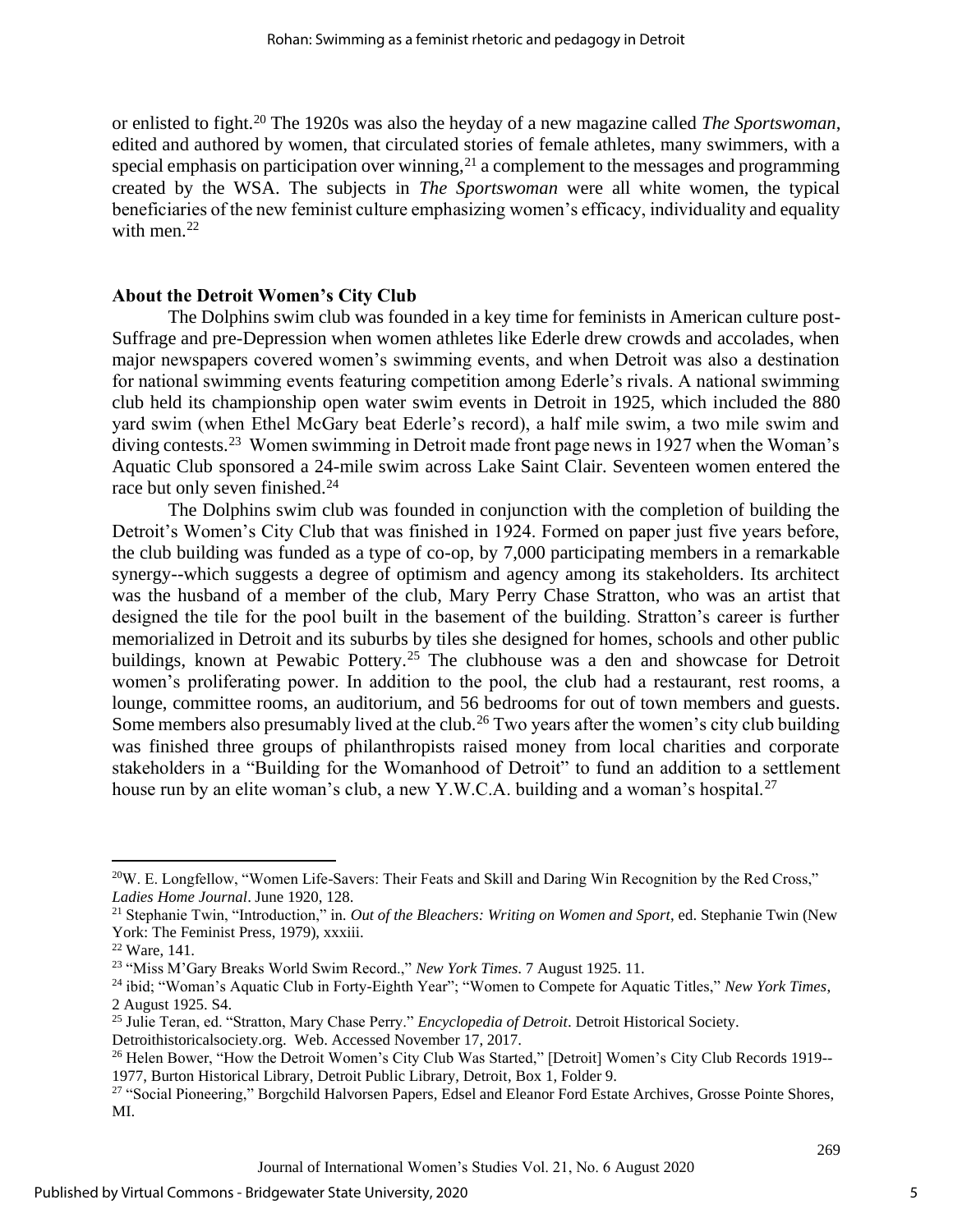As mentioned earlier, the Detroit Women's City Club was a white women's club in part because, as was the case generally across the US, women's clubs were segregated in Detroit.<sup>28</sup> African Americans had been flocking to Detroit from the Southern US to look for and secure jobs in the growing auto industry, but housing for newcomers was scarce. Newly arrived migrants were crammed into just a few neighborhoods in the city with subpar living conditions. Social class tensions were high not only between whites and Africans Americans, but also between migrant African Americans and established elite African Americans, some who worked for the city's philanthropies.<sup>29</sup>. Overall, founding members of the Detroit Women's City Club were "colorblind" to the extent that racial segregation was an assumed construct. The historical prejudice built de facto into the club's founding would eventually be called out in the 1960s, a point I will return to. By this time in US history, women's club culture had long ago lost its efficacy,<sup>30</sup> and this Detroit club had become otherwise anachronistic at this point just as it was too expensive to maintain the building that housed it.



The Detroit Women's City Club Building, completed in 1934

### **Rhetoric and Pedagogy at the Women's City Club Pool**

The Detroit Women's City Club had a full itinerary of swim lessons for swimmers of all ages with its particular market of course being its female members and also its members' children for whom learning to swim was a prescribed necessity that relied on rhetoric to promote it. In 1927, swimming instructor James Jones claimed in a column for the club magazine, "It is the plain duty of every parent not only to be able to swim himself, but that his children…are taught early in life to swim."<sup>31</sup> Two years later, and before the Depression cut into the club's resources, one of the city's best female swimmers, Janet Cotton, was put in charge of the pool, showing swimming's

<sup>28</sup> Jayne Morris-Crowther, *The Political Activities of Detroit Clubwomen in the 1920s: A Challenge and a Promis*e. (Detroit: Wayne State University Press, 2013), 38

 $29$  Kevin Boyle, Arc of Justice: A Saga of Race, Civil Rights, and Murder in the Jazz Age (New York: Henry Holt and Company, 2004)). 106, 119

<sup>30</sup> Gere, 262.

<sup>31</sup> James Jones, "Splashes from the Pool." *Detroit Women's City Club Magazine.* September 1927. 9.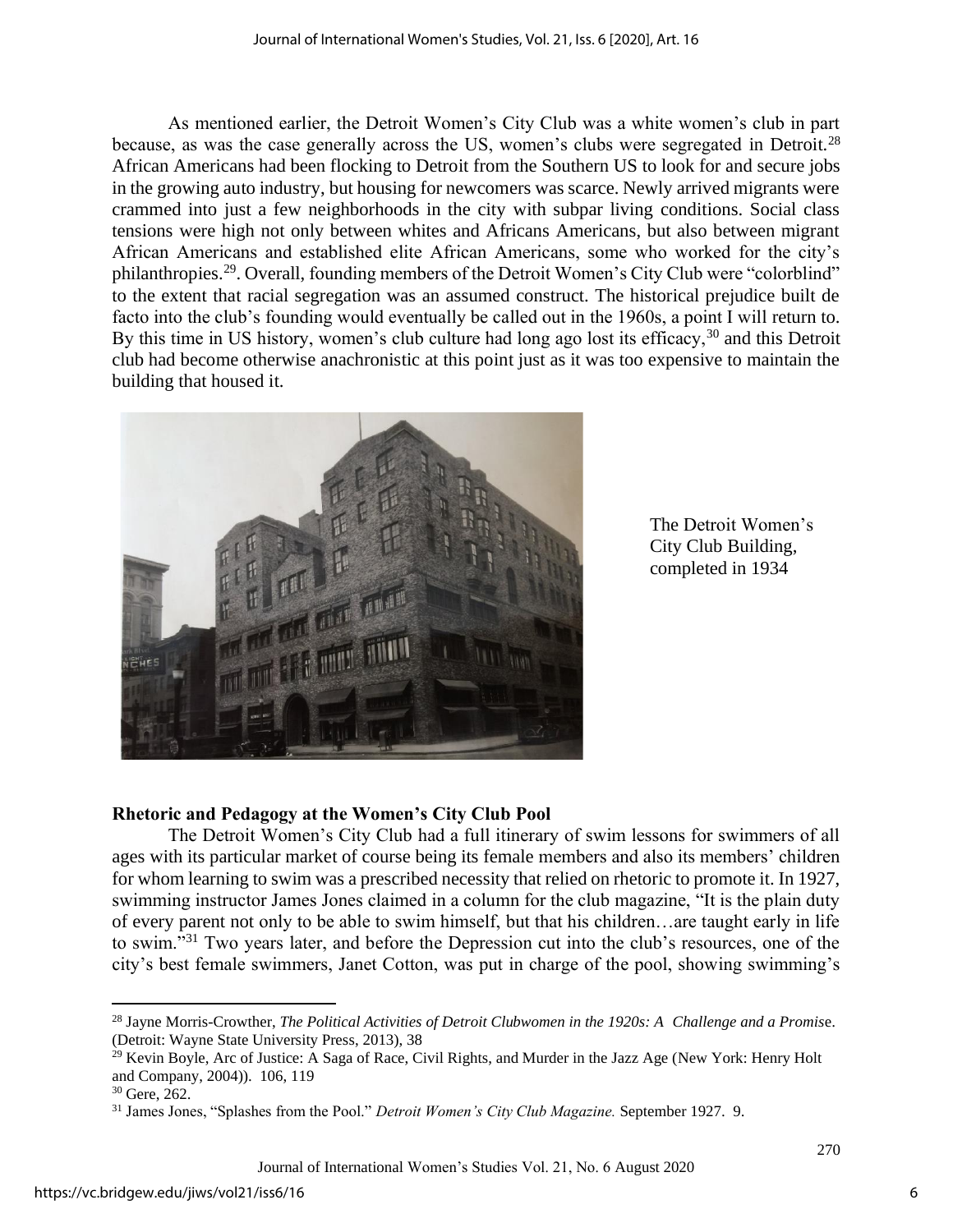impact in supporting athletes and building careers for working class women, which was trending also in the US.<sup>32</sup> The Dolphins' encouragement of swimming for all reflects a brand of feminism among sports enthusiasts at the time that Stephanie Twin identifies as "play for play's sake."<sup>33</sup> This feminism de-emphasized competition and also paralleled rhetoric by swimming advocate, Australian writer and suffragette Annette Kellerman who championed "swimming pools for all."<sup>34</sup> Participation for all at the Women's City Club was also practical since the pool was expensive to maintain and pool parties and events were required to meet monthly operating costs.<sup>35</sup> Perhaps to club leader's credit, and tight with the club's mission, men were only allowed to use the pool on Sundays.<sup>36</sup> Dolphin Secretary, Elizabeth Curtis described the swim club in 1927 as "a whole group of women whose whole thought and idea has been for no personal glory, but for the greater good of the club as a whole."<sup>37</sup>

The mediation of swimming in writing in the club newspaper, "Dolphin News," paralleled national and circulating rhetoric about swimming and swimming for women in particular, further exemplifying the relationship between, rhetoric, culture building, pedagogy and the bodily arts, and furthermore providing a concrete example of "social circulation" in practice. The WSA published a newsletter with columns that went into great detail about swimming strokes and how to improve them.<sup>38</sup> Nationally published swim coach Lawrence Handley wrote a book for women about swimming as he meanwhile created an assembly line of instructors at his swim school.<sup>39</sup> Kellerman, who also promoted a svelte and practical body-hugging swimsuit, had published a book even earlier, *How to Swim*, particularly for women.<sup>40</sup> An essentialist feminist and a practical thinker, she encouraged women to the sport because of their particularly attributes with a shout out to the men who might be otherwise threatened:

I believe swimming to be the best sport in the world for women. Swimming is a graceful art and women can swim more gracefully than men. What tis more, they can swim with almost as much strength, and, at least in distance swims, very nearly equal men's records. I am not trying to shut men out of swimming. There is enough water in the world for all of us. $41$ 

Kellerman's book includes photographs of swimmers and divers encouraging associations between women, beauty and swimming, an arguable primer for the feminine bodily arts.

Swimming was also personal for Kellerman who overcame a childhood handicap by becoming a strong swimmer. Kellerman's point of view also features a problematic byproduct of the new interest in women's swimming: another opportunity for women to be viewed as sex objects with an emphasis on their physical attributes, a factor of the bodily arts perhaps not relevant or problematized in ancient Greece. The highly publicized careers of professional female swimmers

<sup>32</sup> Elizabeth Curtis. "The Swimming Pool Repeats its Special Classes for November," *Detroit Women's City Club Magazine*, November 1929. 17; Brier, 25.

<sup>33</sup> Twin, xxxi.

<sup>34</sup> Brier, 51.

<sup>35</sup> Mrs. James L. Dickson, "Swimming Pool Committee," *Detroit Women's City Club Magazin*e. June 1929. 42.

<sup>36</sup> "Swimming Pool Schedule," *Detroit Women's City Club Magazine*, Sept-October 1929, 17.

<sup>37</sup> Quoted in "Dolphin History," [Detroit] Women's City Club Records 1919-1977. Box 2, Folder 7.

<sup>38</sup> Bier, 104

<sup>39</sup> Bier, 103

<sup>40</sup> Bier, 47

<sup>41</sup> Annette Kellerman, *How to Swim* (New York: George H. Doran Company, 1918), 38.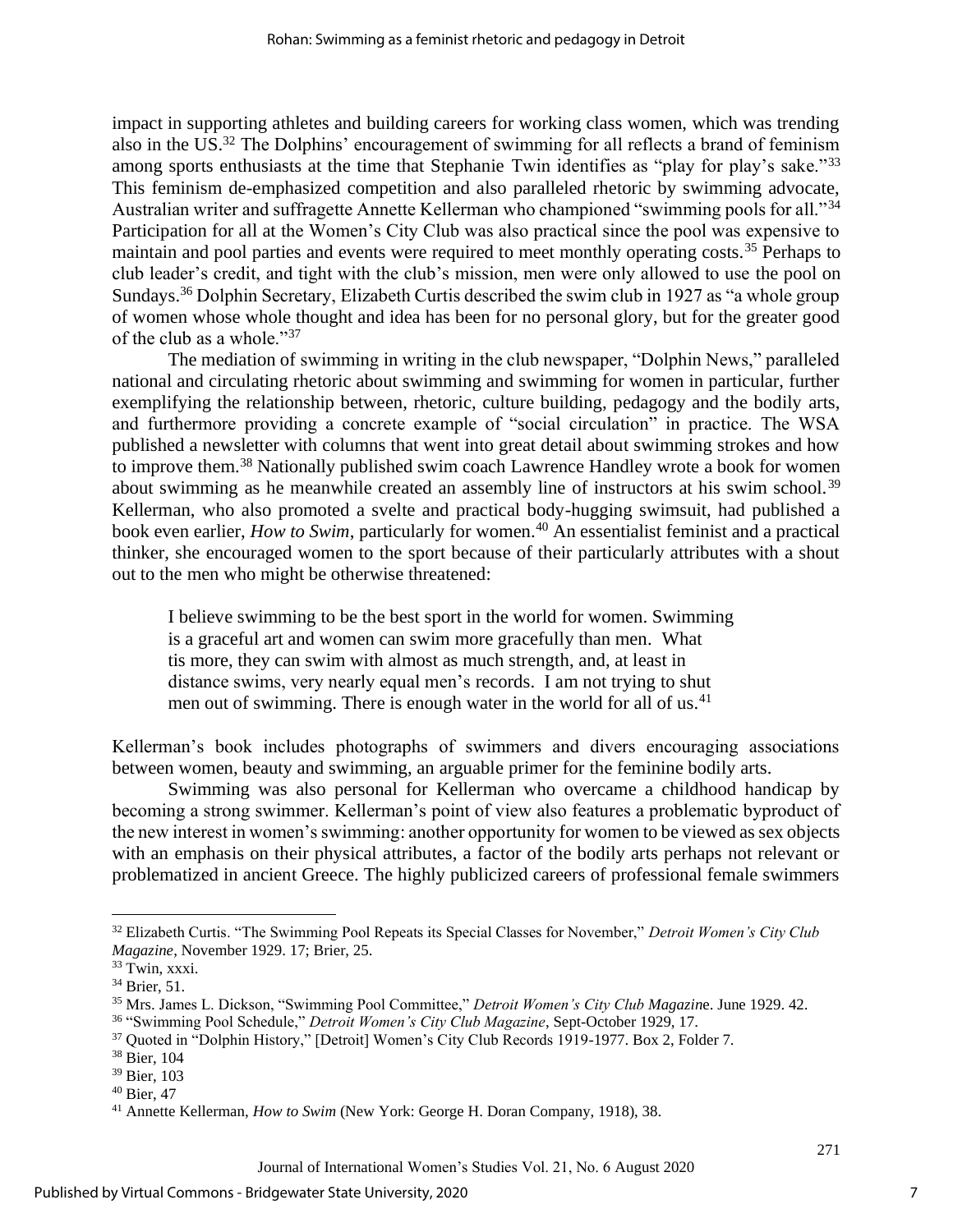were inevitably fused by voyeurism. As Jeff Wiltse explains, "Newspapers . . . filled their pages each summer with gratuitous photos from local swimming pools. In virtually every instance, the photos showed svelte and attractive young women in and around the pool."<sup>42</sup> Or as Lisa Bier astutely puts it, "It seems that as long as there have been bathing suits, the have been ways of making women feel bad about wearing them in public."<sup>43</sup> At the same time and beyond the water in pools and the open water, the new female swimming craze also buoyed careers of female journalists like Marguerite Marshalls who wrote a column about women go-getters and published an influential interview with Ederle.<sup>44</sup>

The rhetoric in "Dolphin News," penned frequently by Curtis during its incipient years, and also by the club's revolving swim instructors and swim coach team, echoes Kellerman's ideology that swimming is particularly feminine and feminist. The claims of these writers furthermore feature the interplay between rhetoric, culture, feminism, material realities, and pedagogy during this era and also show how macro trends shaped micro perspectives at the Detroit club. In 1926, Dolphin swim instructor, Jean Roberts, suggested swimming was a right for women: "Every woman should know how to swim. No exercise will bring greater return in pleasant recreation and improved health, and swimming is easy to learn."<sup>45</sup> Echoing Kellerman, Roberts claimed that girls and women are "naturally buoyant," explaining that they could simply push off the side of the pool when holding their breath. An anonymous author of a later Dolphin column admitted the difficulty of swimming, but celebrated the liberation of mastery for those who learned later in life after forty, and particularly for those who "have never been particularly athletic."<sup>46</sup> Furthermore, this author asserted, swimming was now part of every young person's education. In an announcement about the previously mentioned Detroit swimmer Janet Cotton taking over the running of the club pool, the author imagined the pool teeming with "Detroit's girlhood," that is, all of female-Detroit. A similar feminist ideal was also emphasized by Curtis when she suggested that learning to swim is one way to get in touch with one's humanity. Swimming wasn't just exercise: "Humans came from water. now we are compelled to learn at great effort the thing which that other form [of human] took for granted."<sup>47</sup> To Curtis, learning to swim was not just an obligation, but a natural right. This local rhetoric came from the top. Epstein of the WSA considered opportunities for women to swim and dive as an equal rights matter, and therefore a fitting complement for women who had just earned the right to vote.<sup>48</sup>

From its inception and until the early 1930s when funding for the club magazine was temporarily cut and hours at the pool were cut along with momentum for its programming,  $49$  the Dolphin's swimming pedagogy was aligned with the rhetoric circulating at the national level associating swimming well with women's power and mobility. Increased interest in the club pool in 1926 was credited to "the amazing performances of Miss Ederle" who had recently swum across the English Channel.<sup>50</sup> A club trend also encouraged women to associate their athletic goals with Ederle's swimming style, the front crawl, the fastest and most efficient stroke, recently invented.

 $42$  Wiltse, 117.

<sup>43</sup> Brier, 22.

<sup>44</sup> Stout, 106

<sup>45</sup> Jean Roberts, "Splashes from the Pool," *Detroit Women's City Club Magazine*. October 1926, 21.

<sup>46</sup> "A Spring Story About the Swimming Pool," *Detroit Women's City Club Magazine*. May 1929. 16.

<sup>47</sup> Curtis, "The Swimming Pool Announces its Annual Children's Christmas Party, *"Detroit Women's City Club Magazine*. December 1929, 19.

<sup>48</sup> Barney, 211.

<sup>49</sup> "May Bulletin," [Detroit] Women's City Club Records 1919—1977, Box 1, Folder 9.

<sup>50</sup> Roberts, 21.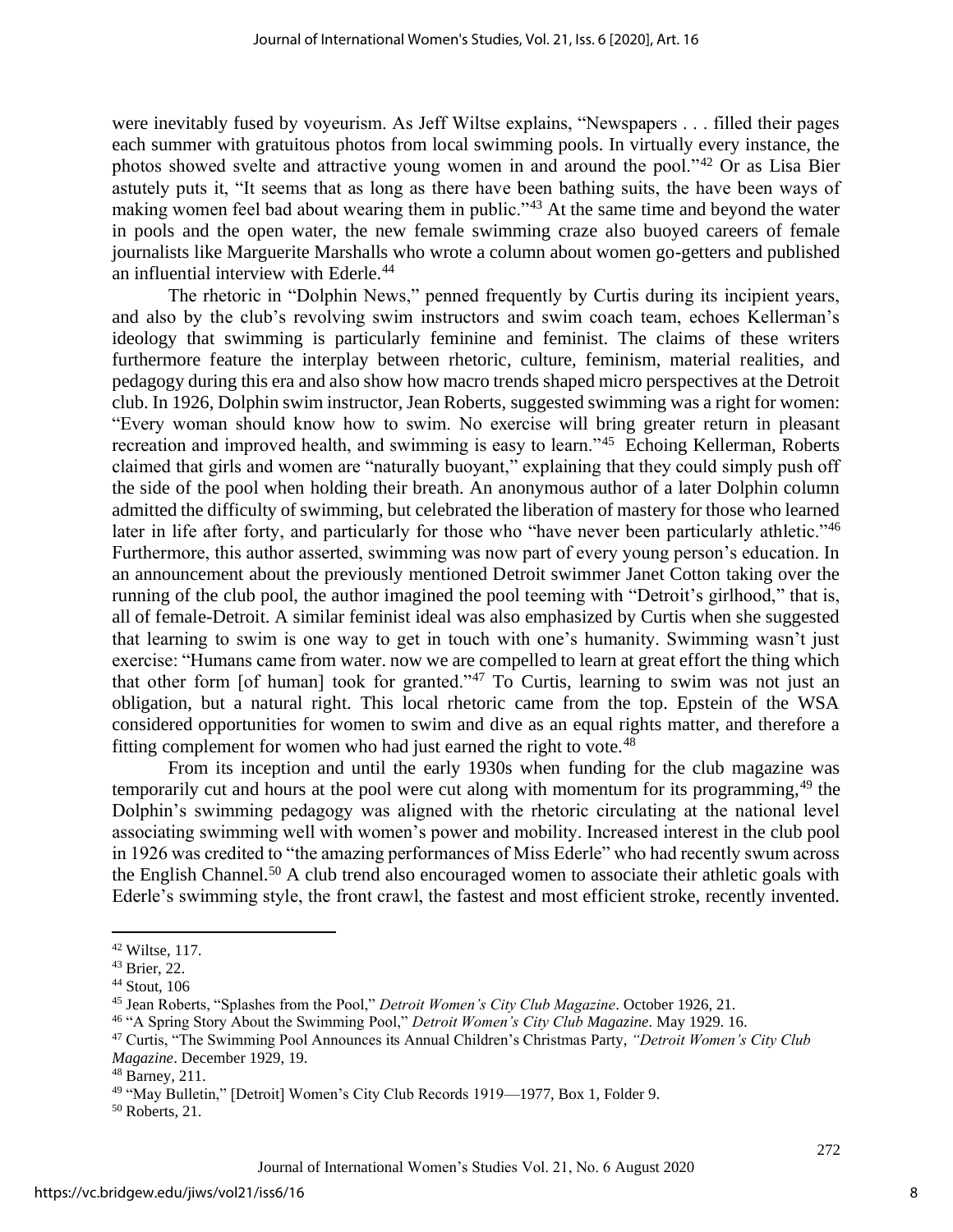Clubwomen who could not swim the front crawl, like Ederle had when swimming the English Channel, were put into beginner swim classes even if they were competent in the pool using other strokes. As Curtis put it in 1926, "Everyone seems to realize the importance of the crawl since Miss Ederle swam the Channel on that stroke; and all are eager to cooperate in the attempt to make the Dolphins a club of real swimmers."<sup>51</sup> Celebrity swimmers were also close at hand for Detroiters. The city had recently hosted the previously mentioned outdoor swim event in August of 1925 where Ederle's rival, Ethel M'Gary, had set a new world record.<sup>52</sup> Two years later, a Detroit women's aquatic club hosted the 24-mile swim marathon for women, which attracted athletes from all over the country.<sup>53</sup>

These events covered in the *New York Times* that name individual female swimming stars feature the female sport hero popular at the time, illustrating also a mainstream interest in female athletes. While the coverage potentially commercialized women's bodies, the women's athleticism also modeled aspirational behavior for women like the Dolphins. By 1930, several Dolphin club members who had previously been afraid of the water were regulars at the pool, which included sixty-nine year-old Mrs. Carson who, having learned the front crawl and breast stroke, competed in a Detroit half-marathon swim event.<sup>54</sup> Writers for the "Dolphin News" embraced local competition, but also learning and participation for all swimmers, which aligned their emphasis with the circulating rhetoric of the day. Again, Curtis described the Dolphins in 1927 as "a group of women whose whole thought and idea has been for no personal glory but for the greater good of the club as a whole."



The pool in the basement of the Detroit Women's City Club, featuring its Pewabic tile

<sup>51</sup> Curtis, "Dolphin News," *Detroit Women's City Club Magazin*e, December 1926. 44.

<sup>52</sup> "Miss M'Gary."

<sup>53</sup> "24 Mile Swim."

<sup>54</sup> Lloyd Senglaub, "Swimming Notes: News of the Marathons," *Detroit Women's City Club Magazine*, April, 1930. 13.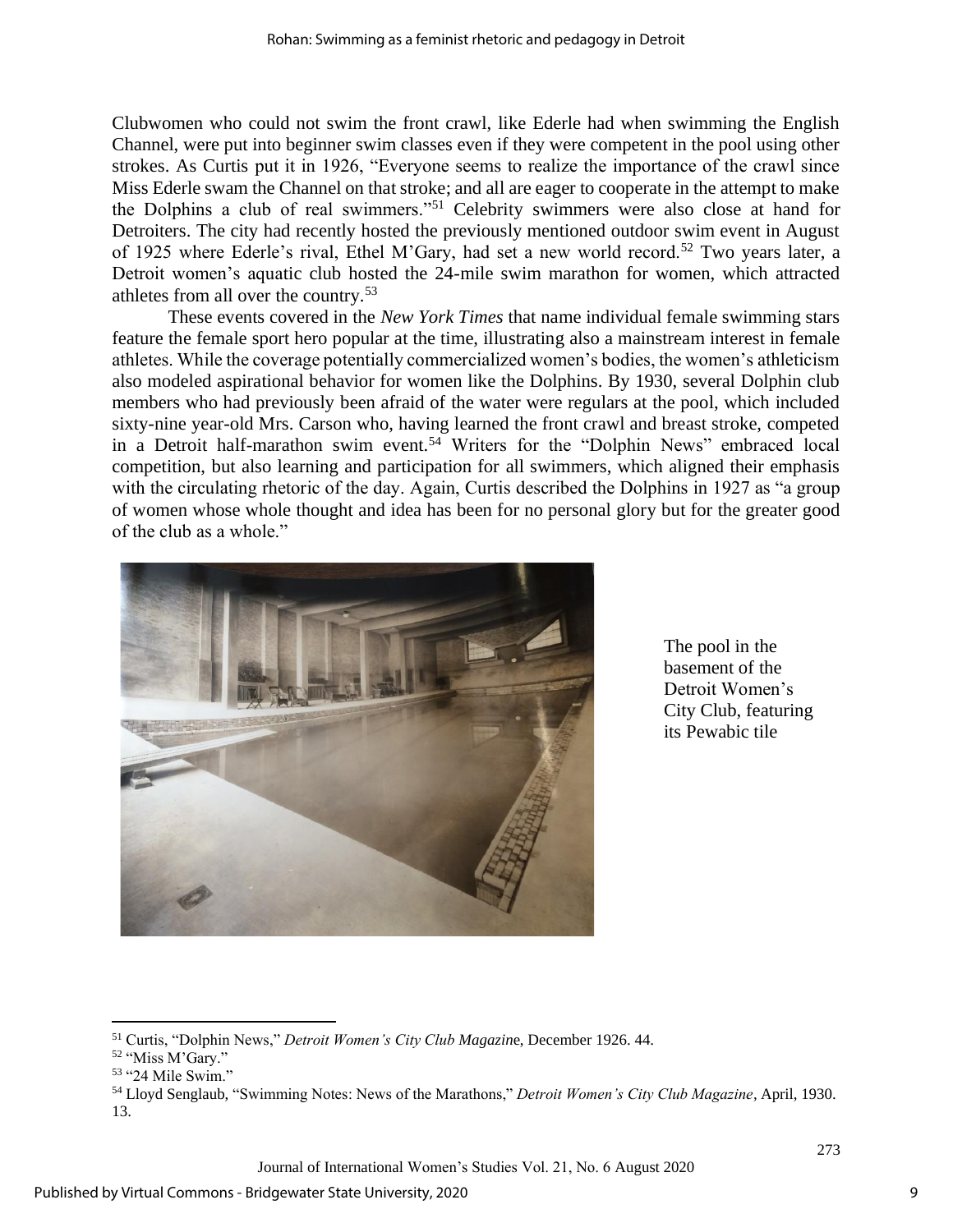#### **The Pool as Classroom and Movement as** *Kairos*

Particularly symbolic of inclusion as method for the Dolphins, the club sponsored a do-ityourself, do-it at-your leisure winter indoor marathon in the club pool that took the swimmer on an imagined course around and inside Detroit's signature park, Belle Isle. This island sits in the Detroit River and hosts also several canals and a small inland lake. A swimmer's distance was determined by shaking "a small leather bottle." A swimmer's completion of the marathon depended on luck and skill, dependent on how many lengths that she was assigned via the roll of the bottle. Swimmers were also encouraged to try the front crawl when completing the marathon in the pool. The imagined participation in an open water swim in this indoor contest paralleled competitive events for women on location such as a mile swim across the Detroit River the summer of 1929.<sup>55</sup> The Dolphin's pedagogy also built in difference, in this case chance, as a method for skill building, further illustrating its reliance on *kairos* as a dynamic propelling swimming as a bodily art, a form of expression and an argument about women's efficacy.

The Dolphins' emphasis on water safety and the offering of a lifesaving course also reflects pedagogical methods current with national trends and circulating rhetoric, including the extension of the pool's "classroom" beyond its walls, featuring also *kairos* on location. A 1926 Dolphins coach who formed a lifesaving course for club members philosophized that "one was not but half a swimmer until they became a life saver."<sup>56</sup> By November of 1927, lifesaving courses in fact centered the direction of "Junior Dolphins," the arm of the swim club designed for teenage children.<sup>57</sup> While supporting lifesaving for young people, Curtis also emphasized a play for play's sake philosophy and also the gospel of safety promoted particularly to women at the time: "Remember Dolphins, most of us will never break many records for swimming or diving, but we can all become accredited members of the Red Cross life-saving course." <sup>58</sup>

The emphasis on lifesaving and water safety among the Dolphins echoed one mission of the WSA that "looked upon swimming as an essential item in the education of every member of [the female] sex, because proficiency means self-protection and the ability to save others from drowning."<sup>59</sup> As Brier suggests, American women and children were recruited particularly for "spreading the gospel of water safety."<sup>60</sup> Swimming was rhetorically constructed as particularly feminine during this period, in this case emphasizing the relationship between water safety and women's maternal instincts, a delayed response perhaps to the 1904 sinking of the Slokum when women were helpless to save themselves and their children. American women who pursued their lifesaving badges were local heroes to lifesaving expert Commodore Longfellow, a contributor to the *Ladies Home Journal* and *The Sportswoma*n. According to Longfellow, Helen Goodale of Pontiac (Michigan) "motored approximately 100 miles and braved a storm" to take her life saving qualifications. A mother of two in California, Helen Riemer, was so inspired by a lifesaving course that she "conduct[ed] a free-swimming campaign and put on a water pageant as a result." <sup>61</sup> Reimer, inspired to spread her passion as a mother of children who knew how to swim, extended the mission of other feminists who promoted proficiency in swimming as a must for women and children.

<sup>55</sup> "Swim Notes," *Detroit Women's City Club Magazine*. July-August 1929., 24.

<sup>56</sup> "Dolphin History."

<sup>57</sup> Curtis, "Dolphin News," *Detroit Women's City Club Magazin*e, November 1927, 23.

<sup>58</sup> Ibid.

<sup>59</sup> Quoted in Brier, 102.

<sup>60</sup> Brier, 57.

<sup>61</sup> W. E. Longfellow, W. E. "Women Lifesavers Cherish High Ideals of Service," *The Sportswoman*. November 1927, 66-67.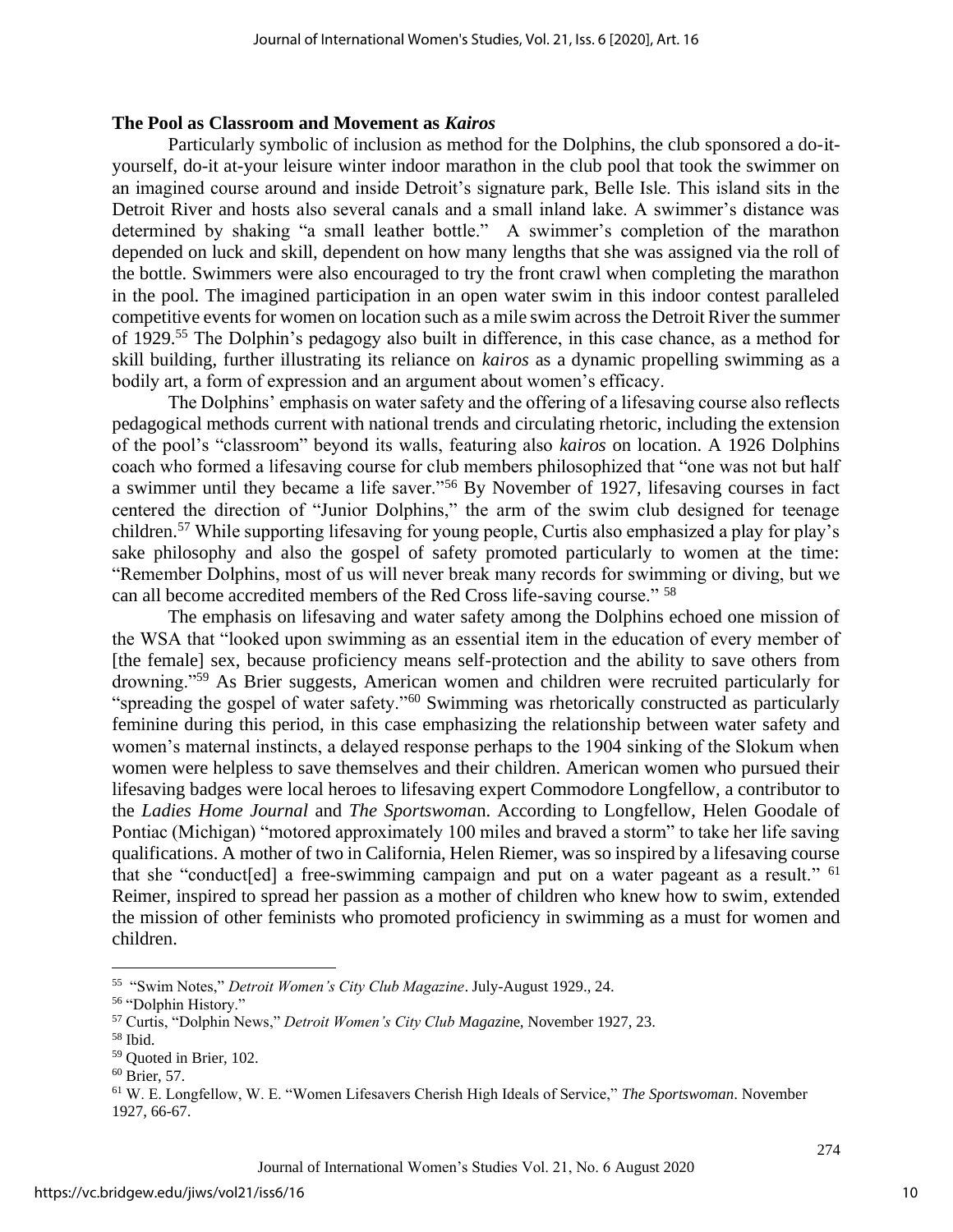#### **The Dolphins Post Peak**

The Depression stymied momentum for the Dolphins when the club's finances were strained financially along with Detroit's and the nation's. The club immediately shed about 1000 members although the yearly fees were modest, \$15.00 a year (\$269.00 2017 dollars). Low participation was a problem because of the expense of maintaining the pool. Furthermore, while the Detroit's Women's City Club pool may have been a novelty in 1924, more pools were being built during the Depression when the Works Program Administration financed municipal pools across the nation.<sup>62</sup> The female sports heroine was also less popular in national media at the same time that, perhaps symbolically, media sweetheart Amelia Earhart went missing in the Pacific during a flight around the globe, the beginning of the end for first-wave feminism as the female sports hero became anachronistic as a national role model.<sup>63</sup> *The Sportswoman*, which had begun boldly in 1925 with "the mission of realizening] the necessity of spreading the gospel of healthy and sane physical activities for women,"<sup>64</sup> that had circulated news of amateur women athletes who golfed, swam, sailed, played field hockey, and tennis, was in 1936 a shell of itself. Its final issue featured articles about fashion alongside advertisement for men's gifts.<sup>65</sup>

The Dolphins nevertheless continued and grew their swim program for another forty plus years even as the female sports hero was less influential in US dominant culture. During these years, the swimming pool maintained its status as the jewel of the club and its resources were both maintained and enhanced. As more members joined and returned to the club in 1936, a new coach was hired coach, Stanley Bryda, a former diving star.<sup>66</sup> Bryda helped to restore activities at the pool to near normal, which included a round the world swim in the pool reminiscent of the indoor marathon imagined around Belle Isle.<sup>67</sup> By April 1939 an adult female swimmer was featured on the front page of the club magazine and by 1940 the pool had its highest attendance in its history.<sup>68</sup> In 1941, the dressing rooms were modernized with new mirrors, light fixtures, furniture, a sound system and a microphone. <sup>69</sup> In 1943 a female coach, Dorothy Neihus, was hired. Neihus had a BA and an MA with additional credentials from the Red Cross aquatic school.<sup>70</sup>

While post-peak programming at the women's city pool was more focused on children's accomplishments than feminist adult athletes, the child swim star at the pool was also bred as tomorrow's female sports star. In 1949, four young women who got their start at the pool were national long distance swimming champs at the Women 's National AAU Long distance team championship.<sup>71</sup> The club also continued to bolster the careers of women who taught and promoted swimming, including longtime female coach, Edith Lippert, who took over the swim club programming in 1961 and developed a swim and stay fit program and a distance swimming program in the pool.<sup>72</sup> Lippert, and a previous coach John Hussey, were role models for Jennifer Parks, a Detroit swimming youth and collegiate swimming star who competed in the 1960 Olympic

<sup>62</sup> Wiltse, 93-95.

<sup>63</sup> Ware, 247.

<sup>64</sup> "Under Its Present Management, *The Sportswoman*, March 1925. 1.

<sup>65</sup> As one example, the ad entitled, "Puzzled? Something for him," *The Sportswoman* October 1936, 26.

<sup>66</sup> "Introducing Stanley Bryda," *Detroit Women's City Club Magazin*e February 1936, 7.

<sup>67</sup> "Dolphin Doings," *Detroit Women's City Club Magazine*, February 1937. 25.

<sup>68</sup> "Club Notes," *Detroit Women's City Club Magazine*, January 1941,13.

<sup>69</sup> Margaret Ward, "Swimming Pool Committee.," *Detroit Women's City Club Magazine*. June 1941, 12.

<sup>70</sup> Emma Weeks, "New Coach in our Pool," *Detroit Women's City Club Magazine,* June 1943, 21.

<sup>71</sup> John Hussey, "Coach Column," *Detroit Women's City Club Magazine,* October 1949, 6.

<sup>72</sup> Jennifer Parks, correspondence with the author via Facebook Message, June 19, 2017.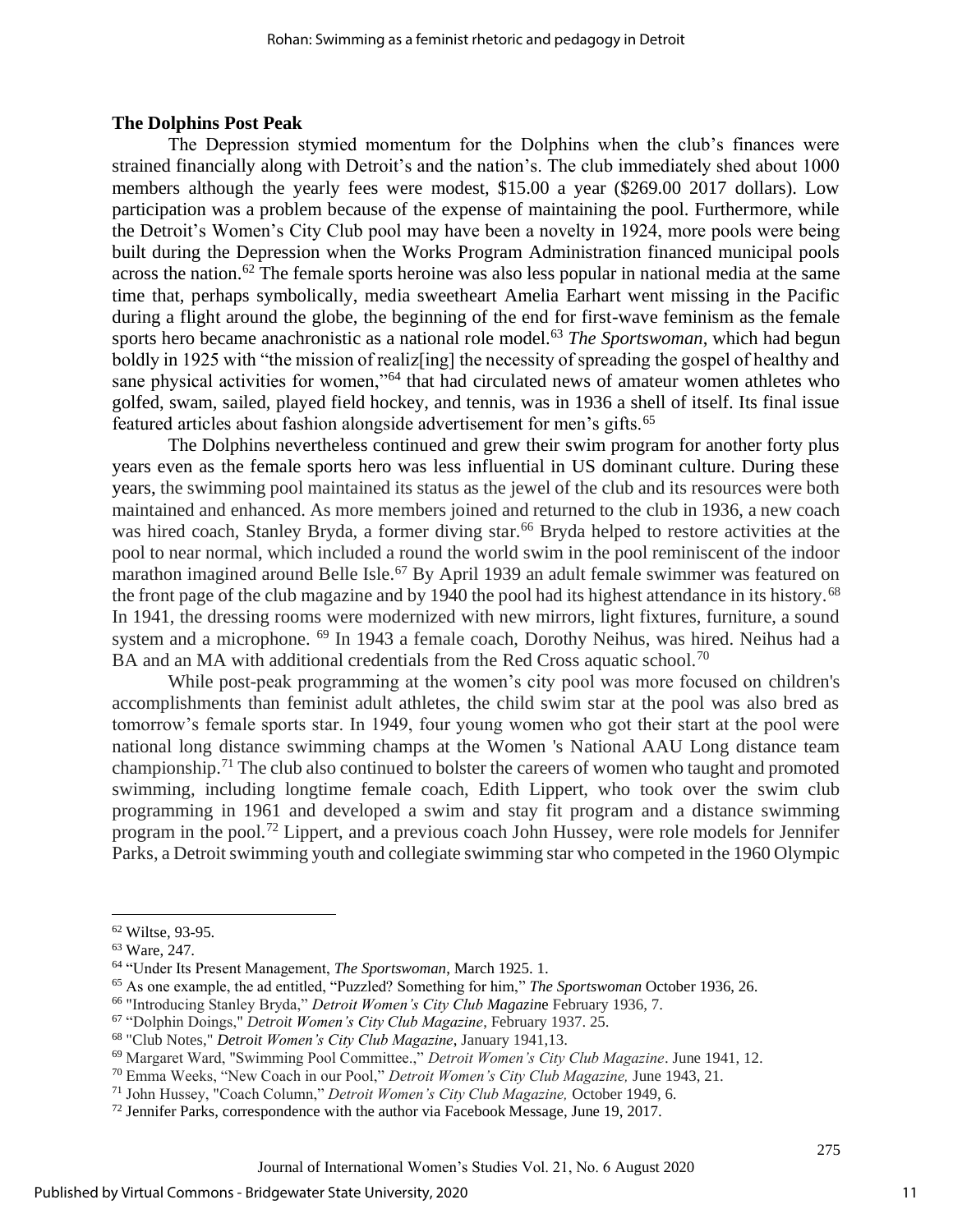trials and became a swim coach for Michigan State University.<sup>73</sup> The club as a whole continued to provide leadership opportunities for women who were otherwise discouraged to pursue careers during the conservative era of the 1950s, such as the Dolphins' pool committee director who did not swim herself but whose children were on the swim team.<sup>74</sup>

Despite hiring a new female swim coach when Lippert moved on, a robust swim team for children that interfaced with the city's other clubs such as the Detroit Yacht Club and the Country Club of Detroit, swimming lessons, a youth lifesaving program, and special events regularly held at the pool,<sup>75</sup> the club did not have enough members to meet its bills when the city of Detroit shed its white elite members who flocked to the suburbs. In fact, the Dolphins had 23 participating members who still met monthly, and the pool was still being used for recreation and parties, when the larger club, desperate for members in its final days, put the building up for sale in 1975.<sup>76</sup> After leaving its building, club members could retain their membership at the Detroit Yacht Club or the Detroit Boat Club where the club's furniture was moved. The Detroit Boat Club shortly thereafter was unable to maintain a sustainable membership, the building was closed in 1996 and the furniture was sold at auction.<sup>77</sup>

Culture and circulating rhetoric outside of the club could not sustain the club either. The closing of the women's city club, along with it its pool, paralleled a national divestment in pool building. Many US municipalities built their pools in the 1920s and the 1930s, a momentum of civic investment that was stalled in Post-World War II America. Some municipalities built and opened pools as a response to civic unrest in 1960s US cities, but by the 1970s the building of pools, particularly public pools, was not a national priority as private backyard pools became trendy.<sup>78</sup> Although the Detroit's Women's City Club pool was technically private, it had long provided a civic function for its members who joined the club in search of creating and maintaining a community of civic-minded women. Its original mission, aligned with national feminist discourse celebrating women's equality, had also brought together a cross generation and cross social class of people who used the pool.

#### **Conclusion and Implications. What Can be Learned?**

Hawhee argues the relevance of bodily arts in ancient Athens to contemporary classrooms while considering several applications. As she points out, the academy has typically prioritized minds over bodies. She promotes sports discourse as a "sister art" to a study of rhetoric for its comparative value as interdisciplinary study.<sup>79</sup> A study of women's swimming during its heyday in one city might be metaphorical to any pedagogical context when measuring resources for success, considering the interrelationship between, rhetoric, culture, and the material that is under

<sup>73</sup> "Hall of Fame: Jennifer Parks: Wayne State Warriors." Wayne State University. wsuathletics.edu. Web. Accessed November 17, 2017.

<sup>74</sup> Caroline, Romczick (former Detroit women city club swimmer, daughter of last pool committee chairperson), personal interview, August 19, 2017.

<sup>75</sup>"City Club Swim Team 1970," *Detroit Women's City Club Magazin*e, May 1970, 13. "Introducing Our New Pool Director." *Detroit Women's City Club Magazin*e. December 1970, 14.

<sup>76</sup> Viola M. Wolfe, "Annual Report of the President May 1975." [Detroit] Women's City Club Records 1917 to 1977, Box 2, Folder 7.

<sup>77</sup> Mary Louise Drennan (former Detroit Women's City Club Member), interview with the author, June 27, 2017; Robert DuMochelle (Detroit auctioneer and son of member of the Detroit Women's City Club pool committee), personal interview, June 17, 2017.

<sup>78</sup> Wiltse, 181-9.

<sup>79</sup> Hawhee, "Rhetorics, Bodies, and Everyday Life," *Rhetoric Society Quarterly*, Vol 33, no. 2 (2006), 156-7.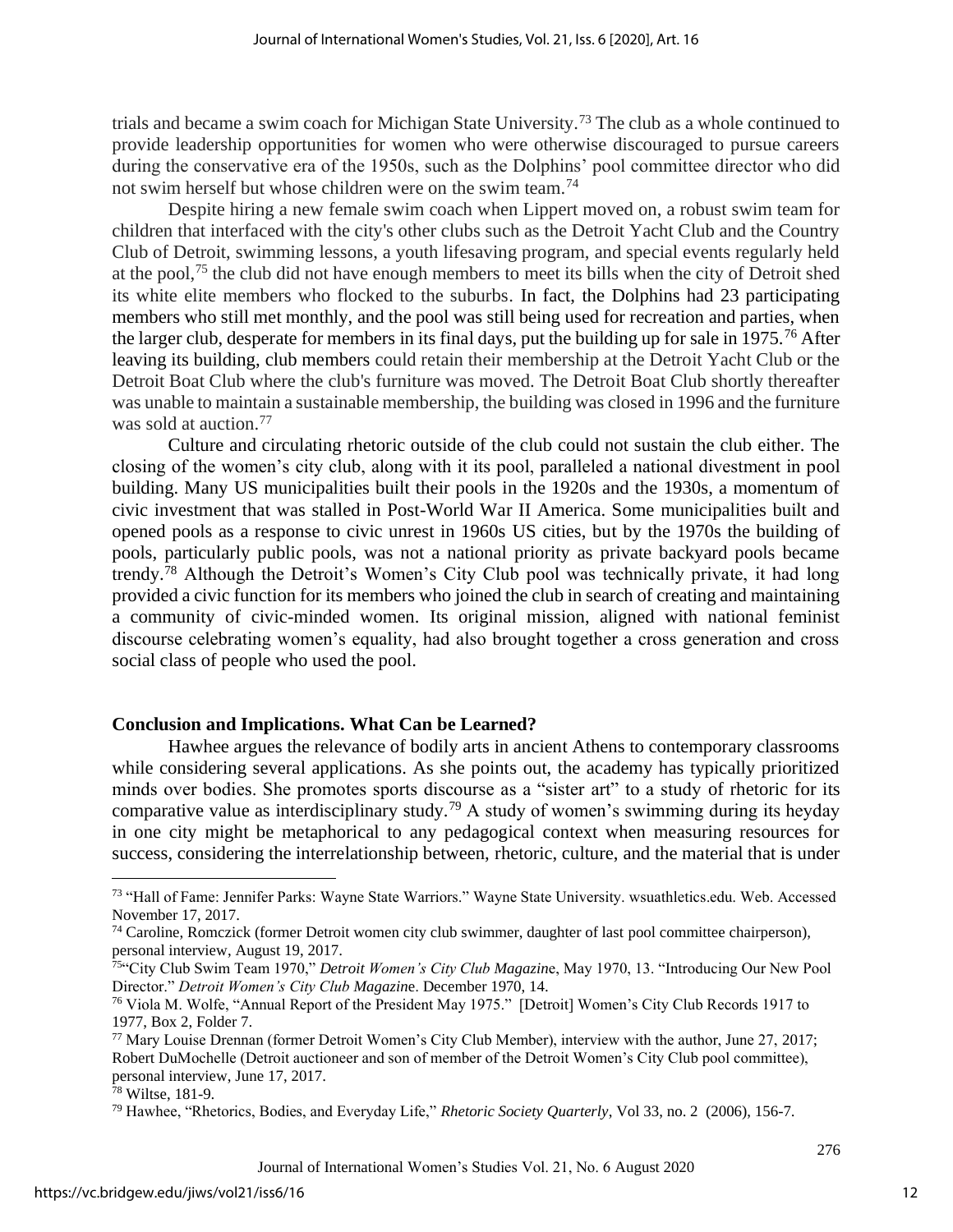studied. With these potential applications in mind, assuming still the value of particulars in a microstudy, in this conclusion I consider the role of rhetoric in shaping pedagogy most generally and swimming most particularly at Detroit's Women's City Club and sponsored foremost by the Dolphins through their bodily arts, including their rhetoric.

That woman studied in this case study were white is significant. While swimming is no longer gendered as male, the closing of pools in urban areas of the US, along with other cultural factors, has contributed to an ongoing racial divide in the US about who swims to the extent that African-Americans are nearly twice as likely to drown than Caucasians and that ten people drown in the US every day.<sup>80</sup> A recent study cites several reasons why minorities are less inclined to be swimmers: they or their parent fear drowning, they lack parental encouragement, they lack swimming skills, they are worried about their physical appearance and they lack access to a pool.<sup>81</sup> The women of Detroit's Women City Club who founded the Dolphins were white and elite, but their culture and their pedagogy addressed the problems cited in this recent study. That is, issues that prohibit many African Americans from swimming at one time could apply to most American women at one time as well, and to women like my grandmother, a white ethnic, who grew up poor but who apparently also sported an Ederle-like swim suit in the late 1920s (reference to photo). A swim cap she held in her hand suggests the suit was not just for show. A swim cap she held in her hand suggests the suit was not just for show, symbolizing that, interest in swimming among women between 1920 and 1930 skyrocketed in part because of the less restrictive feminine bathing suits, more acceptance of women at pools and beaches alongside men, and, probably most significantly, 2,000 pools being built in the US. $^{82}$  More recently, the 2009 recovery act in the US, reminiscent for some of the Depression's Work Program Administration, with its supposed boondoggles, actually prohibited the building of swimming pools.<sup>83</sup>

<sup>80</sup> "Did You Know?" *USA Swimming Foundation*. [www.usaswimmingfoundation.org.](http://www.usaswimmingfoundation.org/) Web. Accessed November 17, 2017.

<sup>&</sup>lt;sup>81</sup> Irwin, C. et al. "Constraints Impacting Minority Swimming Participation." Presented to USA Swimming, University of Memphis, May 26, 2010. Web.

[https://www.usaswimmingfoundation.org/docs/librariesprovider1/mas/2010-constraints-i](https://www.usaswimmingfoundation.org/docs/librariesprovider1/mas/2010-constraints-)mpacting-minorityswimming-participation-report.pdf. Accessed November 17, 2017. <sup>82</sup> Wiltse, 96

<sup>83</sup>Robin Pogrebin, "Saving Federal Arts Funds: Selling Culture as an Economic Force. *New York Times*. 15 February 2009. Web. Accessed November 28, 2017.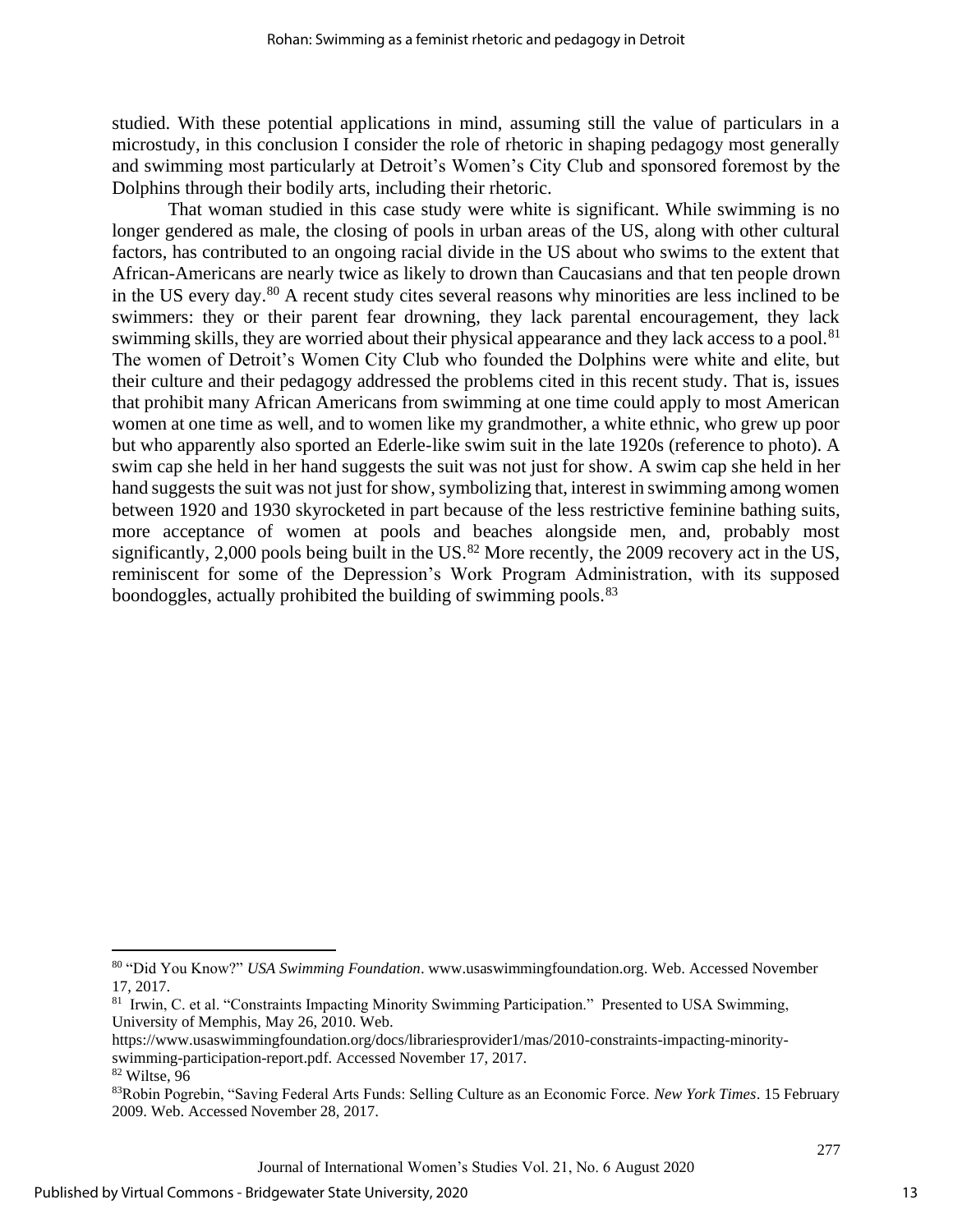

The author's grandmother in 1929 Chicago sporting the Kellerman style bathing suit

That said, the female sports hero might still be relevant for influencing pedagogy, in this case swimming pedagogy, particularly suggesting the role of social circulation for developing pedagogy and the social circulation of rhetoric promoting its value and shaping its practices. When African-American female swimmer Simone Manuel won a gold medal in the 2016 Olympics, the media immediately speculated its impact on a black swimming culture, wondering if this sports star would inspire more black children to learn to swim.<sup>84</sup> This speculation suggests the power of culture and mediation to create systemic change in general and as this change relates more particularly to who learns what and why. But white American female swimmers in the US progressive era also benefitted from a substantive supporting material culture, the building of swimming pools. This deficit of key resources for a particular pedagogy suggests also the significance of this infrastructure, which is unfortunately no longer prioritized in contemporary

<sup>84</sup> Gretchen Reynolds. "Will Simone Manuel Inspire More Black Children to Swim?" *New York Times*. 15 August 2016. WEB. Accessed November 28, 2017.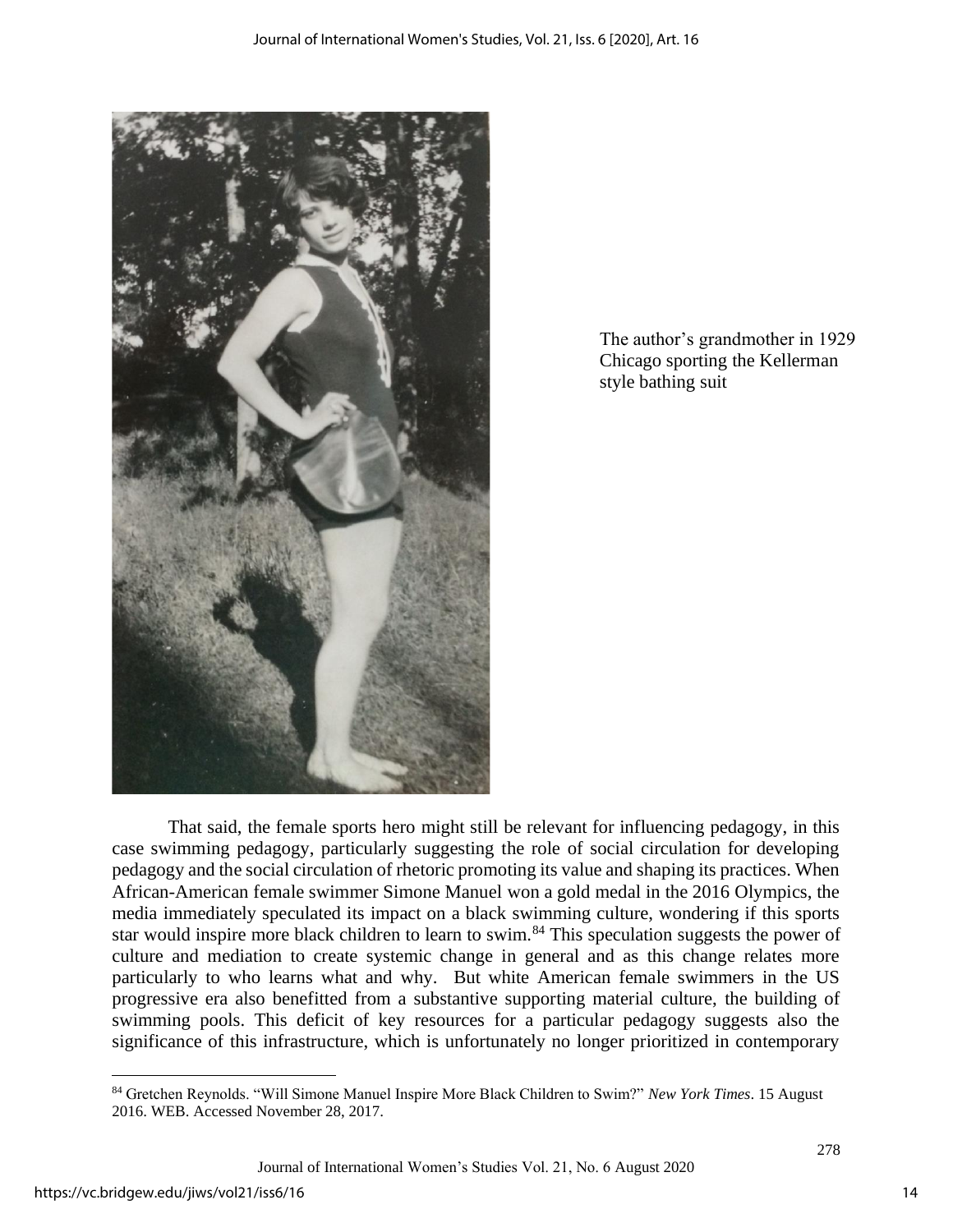times even though drowning continues to be a national problem, particularly for minorities. Students and teachers need classrooms, in this case swimming pools.

The exclusive nature of the Dolphins swim club and the club magazine that was used to mediate the club's activities in a city divided by social class and race, then and now, is also a dilemma when celebrating feminists of the past for their astute use of the available means of persuasion to achieve quite measurable material ends rhetorically, materially, pedagogically, bodily. These historical Detroit feminists had blind spots and they were products of their time. As alluded to earlier, until 1967 when it garnered criticism, an informal rule prohibited African-Americans from using the club above the second floor, even though nothing official prohibited their application for which eligibility was simply stated as "[a]ny woman who is interested in the welfare of the City of Detroit and the State of Michigan."<sup>85</sup> This discriminatory rule had been upheld at the club informally and had motivated some club members to resign in the 1960s.<sup>86</sup>

These club women's racism evidences a culture that divided de facto white swimmers from black non-swimmers. Segregation and white flight from cities to suburbs excluded African Americans from mass access to public swimming pools afforded to many white Americans during the twentieth century, and when the sport was allegedly democratized. Enoch suggests a generative approach to feminist legacies when studying feminist culture, particularly as it relates to pedagogy, that might credit the women of the past for their methods in using material space and constructing and responding to inevitably limited scripts, constructed culturally and also rhetorically. Case studies featuring historical feminists can be one method for understanding how "[i]nhabitants of space" both rhetorical and physical "can resist old and invent new practices within a variety of constraints."<sup>87</sup> In its heyday, the Dolphins swim club benefitted from cultural scripts that celebrated the female sports hero who was white. A generative approach to feminist legacies could be fair to the Dolphins, a complement also to a microhistorical methodology that studies the particularities of culture as well as its generalities. It would acknowledge the limits of historical cultural constructs that democratized swimming for some, yet excluded minorities de facto. It would study the particulars that enabled the swim club's success and sustainability as a "palimpsest,"<sup>88</sup> which honors its history that can be mined for some of its tools as a blueprint for future culture building.

A generative approach to feminist legacies does not naively ignore factors such as class and race, when suggesting that progressive-era feminist swimming pedagogy can to be a model in our own world still divided by social class and race. The Dolphins rhetorically co-constructed a pedagogy that included their efficacy and proliferated their survival by emphasizing also a process. To these historical feminists, learning to swim was a right. But, complicatedly, learning to swim is still a privilege in contemporary American culture, in part because there is not enough cultural support for the pedagogy that might democratize it fully, which would necessitate more swimming pools and therefore more civic support. To put it simply, rhetoric and culture worked hand in hand to build this bodily arts pedagogy in a flush 1920s Detroit. It could work again. Women like the founders of the Dolphins had been at one point ostensibly excluded from swimming because they were women until cultural constructs shifted to "allow" it, and before dominant cultural scripts in the 1950s de-emphasized female athleticism, participation-for-all and the female sports hero all

<sup>85</sup> "Special Application for Membership." [Detroit] Women's City Club Records 1917-1977, Box 8, Folder 5.

O'Brien, Colleen Obrien. "Anti-Bias Effort a Possibility at Women's City Club, *Detroit Free Press*. circa May, 967, press clipping in [Detroit] Women's City Club Records 1917-1977, Box 1, Folder 13.

<sup>87</sup> Enoch, 292.

<sup>88</sup> Ibid.